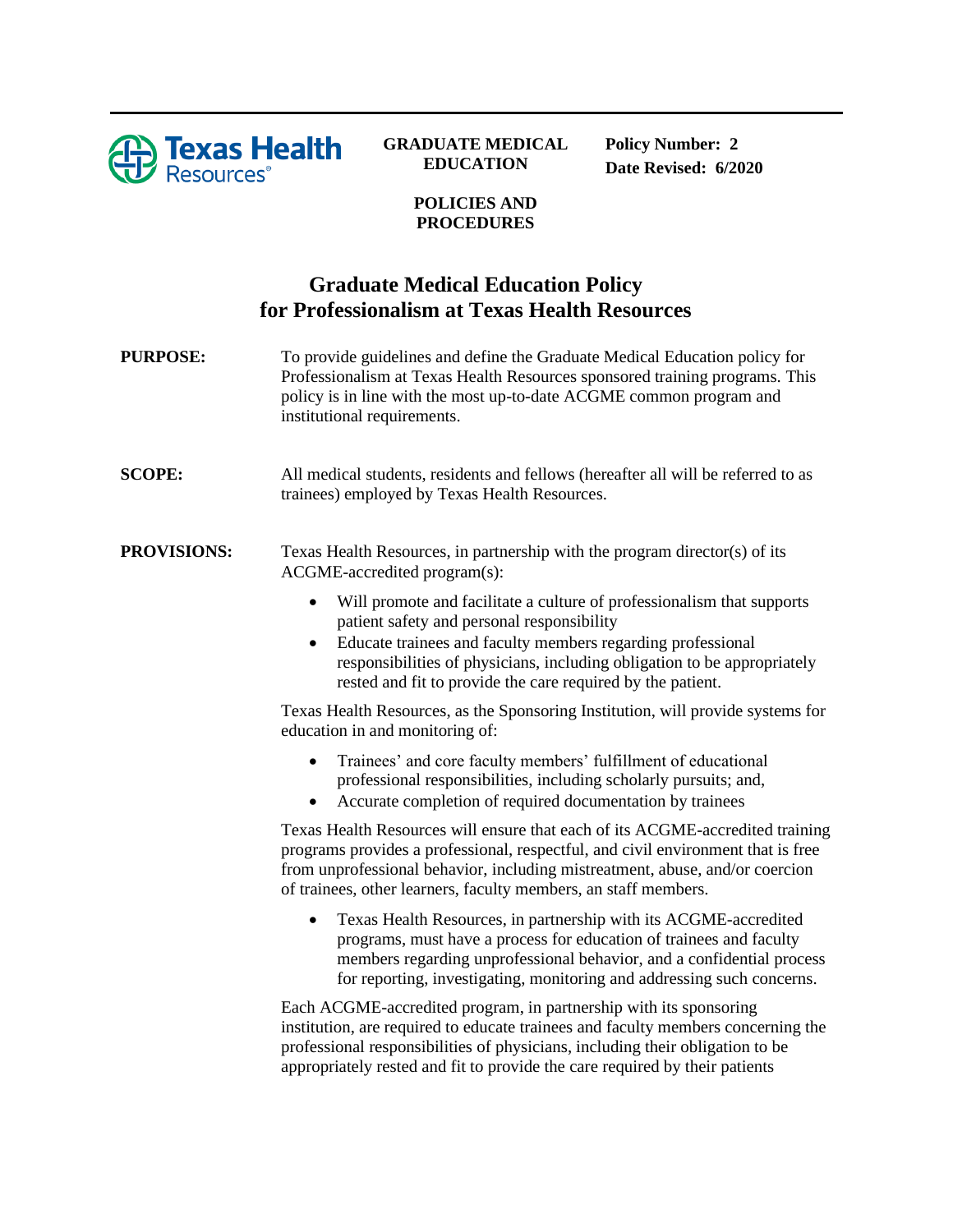Graduate Medical Education Policy and Procedures for Professionalism at Texas Health Resources Page 2

The learning objectives of the program must:

- Be accomplished through an appropriate blend of supervised patient care responsibilities, clinical teaching, and didactic educational events;
- Be accomplished without excessive reliance on trainees to fulfill nonphysician obligations; and,
- Ensure manageable patient care responsibilities.
- Include any additional requirements specified by the program's Review Committee.

The Program Director of each ACGME-accredited program, in partnership with the Sponsoring Institution, must promote, facilitate, and provide a culture of professionalism that supports patient safety and personal responsibility.

Trainees and faculty, must demonstrate an understanding of their personal role in the:

- Provision of patient- and family-centered care;
- Safety and welfare of patients entrusted to their care, including the ability to report unsafe conditions and adverse events;
- Assurance of their fitness for work, including:
	- o Management of their time before, during, and after clinical assignments; and,
	- o Recognition of impairment, including from illness, fatigue, and substance use, in themselves, their peers, and other members of the health care team.
- Commitment to lifelong learning;
- Monitoring of their patient care performance improvement indicators; and,
- Accurate reporting of clinical and educational work hours, patient outcomes, and clinical experience data.

All trainees and faculty members must demonstrate responsiveness to patient needs that supersedes self-interest. This includes the recognition that under certain circumstances, the best interests of the patient may be served by transitioning that patient's care to another qualified and rested provider.

Each ACGME-accredited Program, in partnership with their Sponsoring Institution, must provide a professional, equitable, respectful, and civil environment that is free from discrimination, sexual and other forms of harassment, mistreatment, abuse, or coercion of trainees, faculty, and staff.

Each ACGME-accredited Program, in partnership with their Sponsoring Institution, have a process for education of trainees and faculty regarding unprofessional behavior and a confidential process for reporting, investigating, and addressing such concerns. These will be provided to the trainees and faculty on an annual basis, during orientation/beginning of the training program.

All trainees participating in an ACGME-accredited Program sponsored by Texas Health Resources, must demonstrate a commitment to carrying out professional responsibilities and an adherence to ethical principles. Specifically, they must demonstrate:

• Compassion, integrity and respect for others;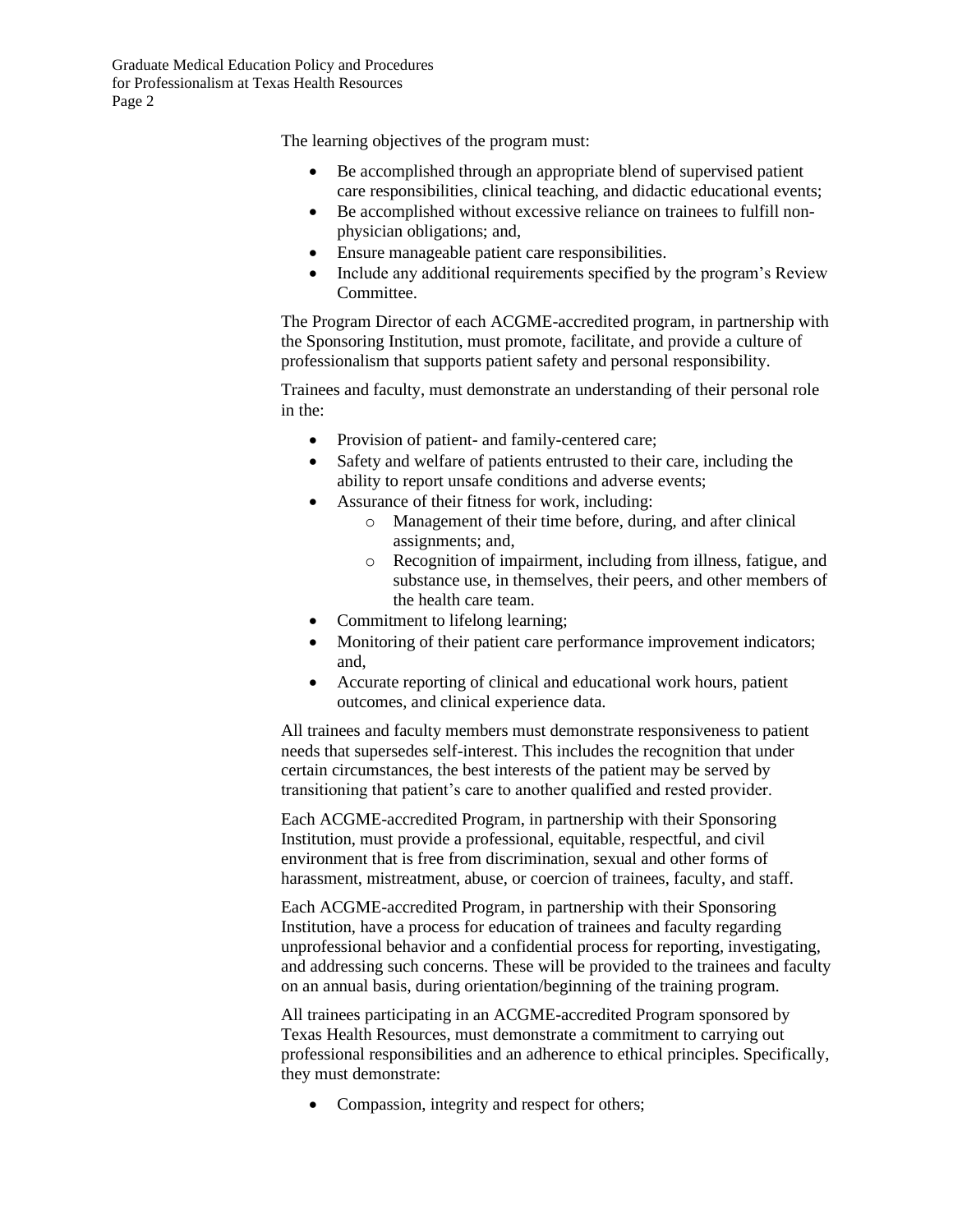Graduate Medical Education Policy and Procedures for Professionalism at Texas Health Resources Page 3

- Responsiveness to patient needs;
- Respect for patient privacy and autonomy;
- Accountability to patients, society and the profession; and
- Sensitivity and responsiveness to a diverse patient population, including but not limited to diversity in gender, age culture, race, religion, disabilities, and sexual orientation.

Each sponsored ACGME-accredited Program will establish Overall Goals and Objectives and rotation specific Goals and Objectives which clearly outline standards for Professionalism.

All trainees are expected to behave professionally:

- Accept criticism in a non-defensive manner
- Demonstrate appropriate sensitivity to patients and their families
- Complete tasks in a timely manner (both clinical and administrative)
- Be available for professional responsibilities
- Demonstrate honesty and integrity
- Maintain professional demeanor, including:
	- o Have an appearance and dress that are in line with professional standards as established by departmental policies
	- o Exhibit respectful and courteous behaviors
	- o Be responsive to questions and accommodating to requests
	- o Express anger in a non-public and non-physical manner
	- o Adhere to professionally accepted boundaries for patient relationships
	- o Conform to sexual harassment and discrimination policies
- Comply with all requirements set forth by the Texas Health Resources, and program-specific, GME policies and procedures.

Unprofessional conduct, to include but not limit to the following, is unacceptable and may be subject to progressive discipline:

- Failure to be truthful in all circumstances
- Violation of state and federal rules/laws as standards of practice
- Chronic tardiness and/or failure to complete tasks in a timely manner
- Rudeness
- Disregard for other team members
- Disrespect for authority
- Inappropriate behavior with patients, families or other members of the health care team
- Public or physical displays of anger
- Failure to follow up on clinical activities
- Abuse of Power
- Failure to respect/abide by policies of Texas Health Resources and any hospital affiliates.
- Inappropriate use of social media
- Use of personal email for sending Texas Health Resources business
- Unexplained absences
- Failure to adhere to departmental dress standards